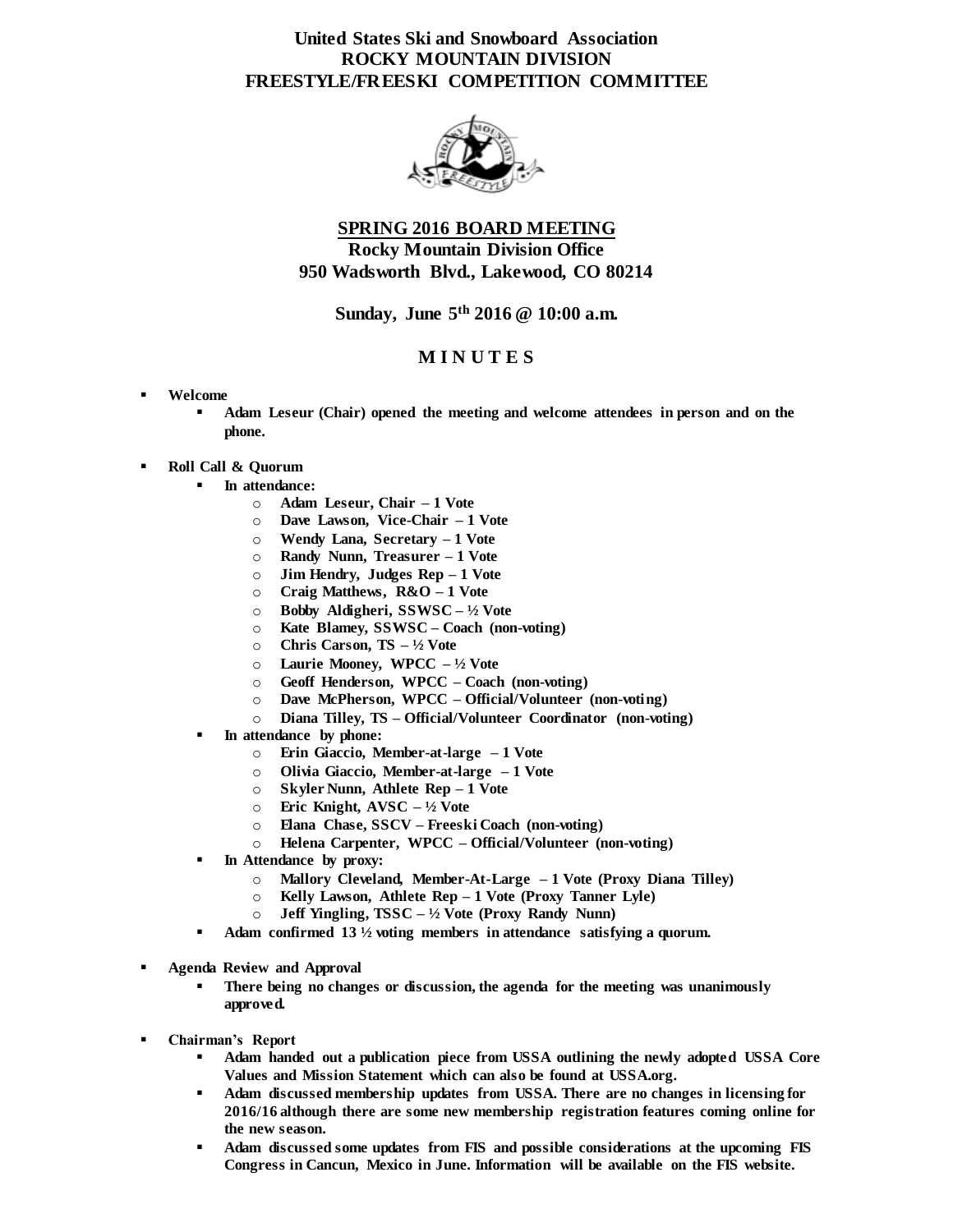# **SPRING 2016 BOARD MEETING**

# **RMD Offices, Lakewood, CO**

### **Sunday, June 5th 2016 @ 10:00am**

- **Chairman's Report Cont…**
	- **Adam updated the group on the meetings of the various sports committees from 2016 Congress. Items of significance:**
		- o **Freestyle and Freeski are officially two separate sports committees with separate** 
			- **USSA management and leadership.**
				- **Adam reviewed the newly formed Freeski committee and said it would take at least a year for the committee to begin working together in earnest. As of right now, everything that we do as a "grassroots" competition committee will remain the "status quo."**
				- **We will need to still program a Rocky Freeski event to provide access to Junior Nationals.**
					- **There was discussion regarding this programing especially funding for the event, continuing to have a pathway for kids wanting to go to Junior Nationals and the subject of closing park and pipe down on weekends which may continue to force a competition on weekdays. For the record, the event in January this year was fully committed on a Thursday and Friday.**
				- **Freeski access to the RMD All Star Pass Program:**
					- **Division dues must be paid. USSA does NOT collect RMD dues for Freeski licenses only Freestyle Licenses. There was discussion of adding a means to paying the dues through the website.**
				- **There was discussion regarding a Division Freeski Program**
		- o **R&O Sub Committee confirmed changes to the USSA Freestyle Points list for 2016/17.**
			- **The points list year will commence on July 1 to match other programs and FIS. Points list 5 will close on March 31st. A new points list 6 will start on April 1 and close on June 30th. Points list 6 will carry over to the Fall Points list but will fall off before points list 4 (US Champs List). Points List 3 (Jr.Nats.) will always close the Tuesday after President's Day.**
			- **This is retroactive to the 2015/16 season.**
- **Membership Report**
	- **Membership numbers are down over the year before but it is hard to compare statistics due to the USSA change in licensing in 2015/16. It will take a year to be able to have good comparison numbers.**
	- **Membership \$'s are down 8% due to the licensing changes.**
- **Administration/Financial Report**
	- **Wendy discussed financials (attached). We are generally to the good although the number does reflect the RMD Gold Medal Initiative grant funding which will either need to be used or handed back.**
		- o **There was discussion on this topic.**
	- **There was a discussion about GMI Grants for 2016/17**
		- In 2015/16 we wrote two grant requests for a Fall On Snow camp and a Spring On **Snow camp. Neither materialized for a number of logical reasons.**
		- RMFCC is not a 'coaching' organization so it is difficult to compete with existing, **established coaching programs at each member club.**
			- **There was discussion about a Rocky "Young Guns" Style of Camp as a possibility.**
			- **One suggestion was to use GMI Funds towards a fall Zermatt Camp to help support coaches travel costs.**
			- **Another suggestion was to have a Rocky Team funding to Junior Worlds.**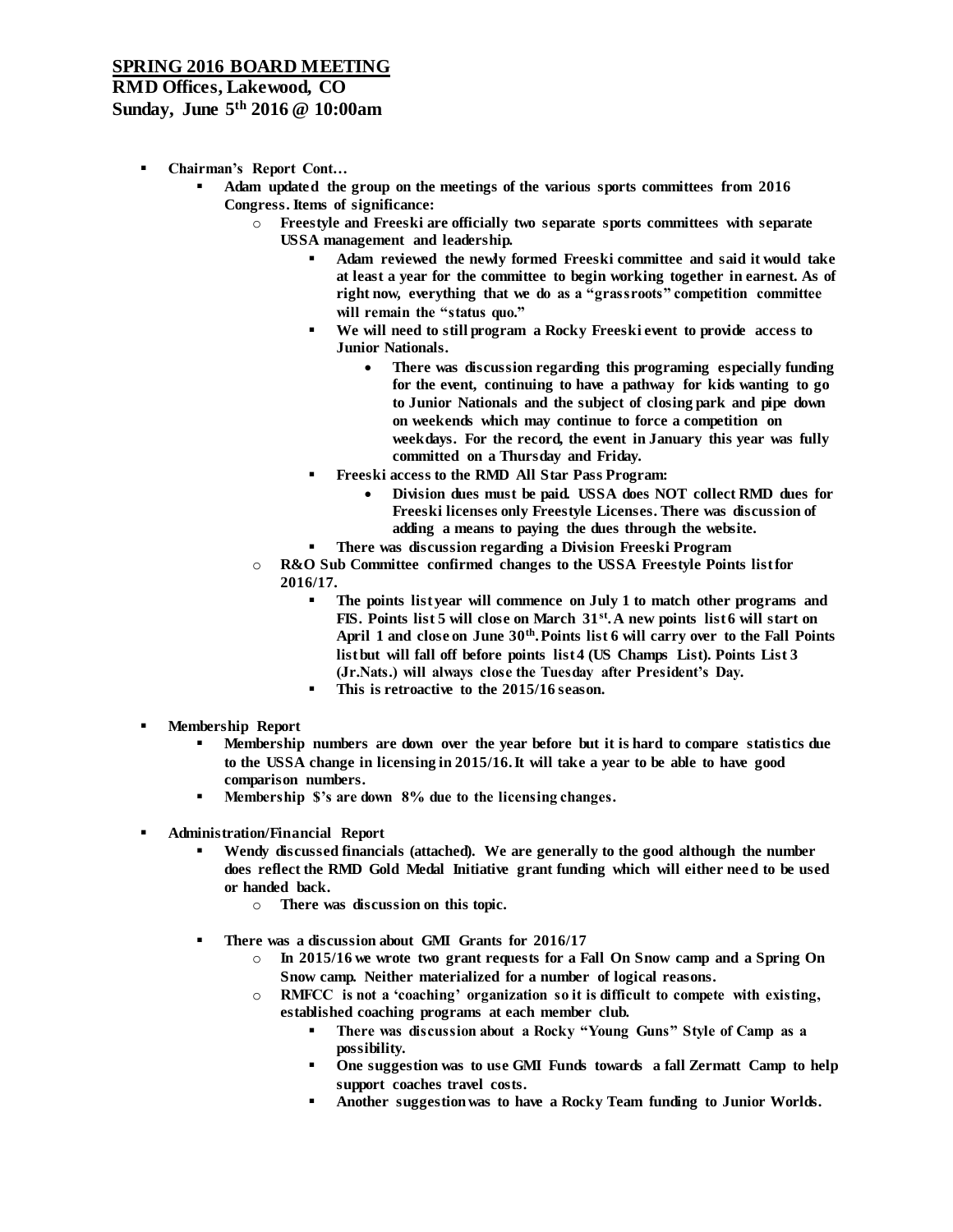### **SPRING 2016 BOARD MEETING**

### **RMD Offices, Lakewood, CO**

### **Sunday, June 5th 2016 @ 10:00am**

- **Administration/Financial Report Cont…**
	- o **After a discussion, it was determined that the committee should focus primarily on our Rocky All Star Athletes with some dove-tailing into the "next" generation of All Stars.**
		- **Discussion about an All Star Weekend funding by GMI Grant \$'s.**
		- **Roll this together with the All Star Physical Assessments**
		- **Get the dates on the Rocky competition schedule sometime in early June 2017.**
			- **Suggested dates were the weekend of June 3rd & 4th 2017**
		- **Athlete representatives suggested a weekend with more acrobatic focus would be helpful to the All Star Team.**
	- o **The committee agreed to prepare a grant request for such a weekend in 2017.**
	- **Website:**
		- o **Thank you to Erin Giaccio for re-working the layout of the Rocky website. Everyone commented that it was easier to navigate.**
		- o **We are continuing to make the website a "go to" place for everything Rocky.**
		- o **The registration cart needs to be updated. Craig Matthews will take this on with Erin, Wendy and Justin Patnode to determine the best course of action for the next season. They will update the committee at the next meeting.**
		- o **There was discussion about adding a Volunteer section to the website.**
- **Advancement:**
	- o **There was general discussion about Advancement and fundraising. Adam mentioned to the committee the need to formalize our needs and requests. Potential donors/supporters need more information in an organized format to be able to make an informed decision.**
	- o **Adam is working on a program and will bring it to the board in due course.**
- **Rules & Officials Report**
	- o **Officials and volunteer programming went well in 2015/16. There was discussion about continuing the effort to bring in new interested volunteers who could become volunteers.**
	- o **We are pleased to have Kari Wright back assisting with DEVO/RQS. It made a world of difference to have her expertise and organization at this level.**
		- **The committee agreed to ensure that Kari was taken care of with lodging and lift access at all events.**
		- **The committee also agreed to get Kari a portable printer.**
- **Competition Report:**
	- o **2015/16 Competitions went well and were for the most part well-subscribed.**
		- **There was discussion regarding scheduling given the NorAm calendar, etc.**
		- **Adam circulated an email from Josh Himbury with AUSMSA for consideration with regards to the 2016/17 Schedule. Adam thanks AUSMSA for all their support of Rocky and being active at our competitions, not to mention good friends of the division.**
	- o **A DRAFT calendar of major dates and weekends was distributed to the committee for discussion and review.** 
		- **The calendar highlighted the new USSA Points Lists deadlines, proposed NorAm Schedule, Junior Nationals and US Championships.**
		- **There was a general discussion about the 2016/17 calendar and the various coaches in attendance were asked to go back and discussion dates with their home mountains.**
		- **A couple member clubs have applied for NorAms which could impact the schedules.**
		- **Discussions are still on-going about the locations of US Selections.**
		- **Junior Nationals return to Sun Valley, ID in March 2017.**
			- **AVSC has applied to bring Junior Nationals to Aspen in 2018 & 19.**
		- **US Championships are still being decided as to location.**